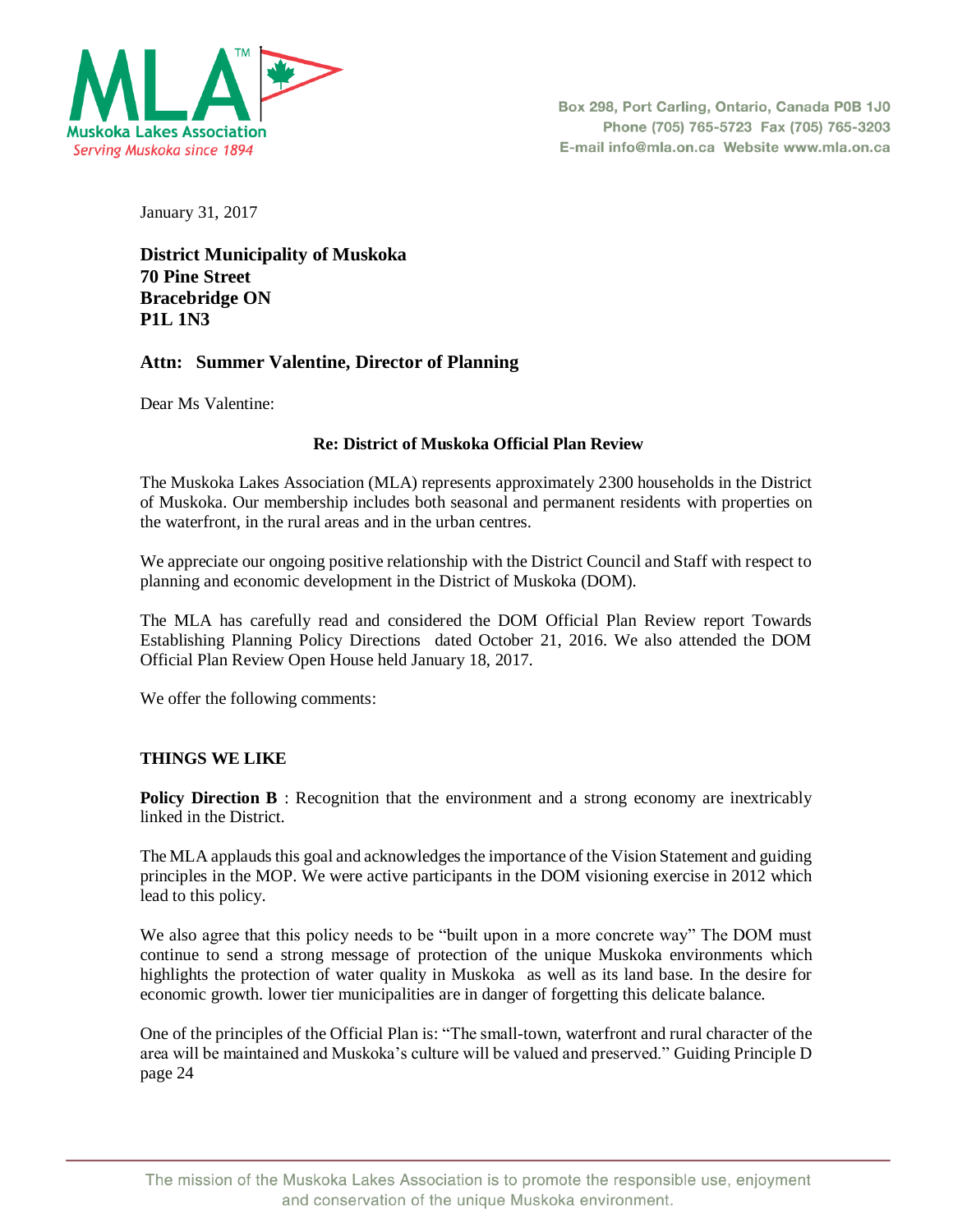It is a challenge to define this, on an ongoing basis so as to assess so the scale and scope of new development being proposed, and new planning initiatives.

In addition, an OP's objectives is: *"*To strengthen the settlement structure of Muskoka as a composite of urban, rural and waterfront areas by focusing growth to Urban Centres and supporting appropriate development in Community, Rural and Waterfront designations, which maintains the character and integrity of each of these areas." Objective B.3 (page 24)

As with Principle D, how does one define 'appropriate development'? The scale and scope of some of the proposals being brought forward and approved in Muskoka seem to be in excess of what good planning would support and have proven to have economic challenges. The MLA believes the District should set the vision for this area and in doing so, attempt to wrestle some of these fundamental themes to the ground.

We look to the District Official Plan and District planning staff as the senior level of government policy in Muskoka. The entire population of the District is small compared to other municipalities in Ontario such as Barrie, Brampton, Sault Ste. Marie and has more limited resources in terms of staff and staff time. The population of the lower tier municipalities is even smaller and has less resources. This lack of population creates challenges in achieving a depth of analysis of planning issues especially for the lower tier municipalities, despite the excellence of the planning staff. Therefore, the upper tier, the District of Muskoka has an obligation to lead the way and provide a level of planning policy more suited to lower tier municipalities in more populated communities.

The MLA expects the District to lead the way with policies and directions.

# **Policy1 and 4 Population, household and employment projections**

The MLA is in agreement that population projections need to be included in the DOM Official Plan (OP)

We appreciate the inclusion of the seasonal population in these projections. However, we stress the need for the DOM and the area municipalities to provide for greater and continued recognition of the seasonal population's contribution to the tax base and local economy. The townships have the largest seasonal population. The largest township, Township of Muskoka Lakes has largest seasonal population; with a 4:1 ratio of seasonal to permanent residents and it is the assessment derived from the seasonal population's properties which provides the largest portion of the DOM tax base.

The local economy too benefits from the seasonal population, not only in the retail sector providing food, fuel and marine equipment, but also the seasonal population increasingly supports providers of consumer durables; as shown by the continued success of the year-round boutique furnishing shops in Port Carling and Rosseau. In addition, the seasonal population is the major economic contributor to the construction and real-estate industries, these being the two highest private-sector employment sources in DOM (after administrative services).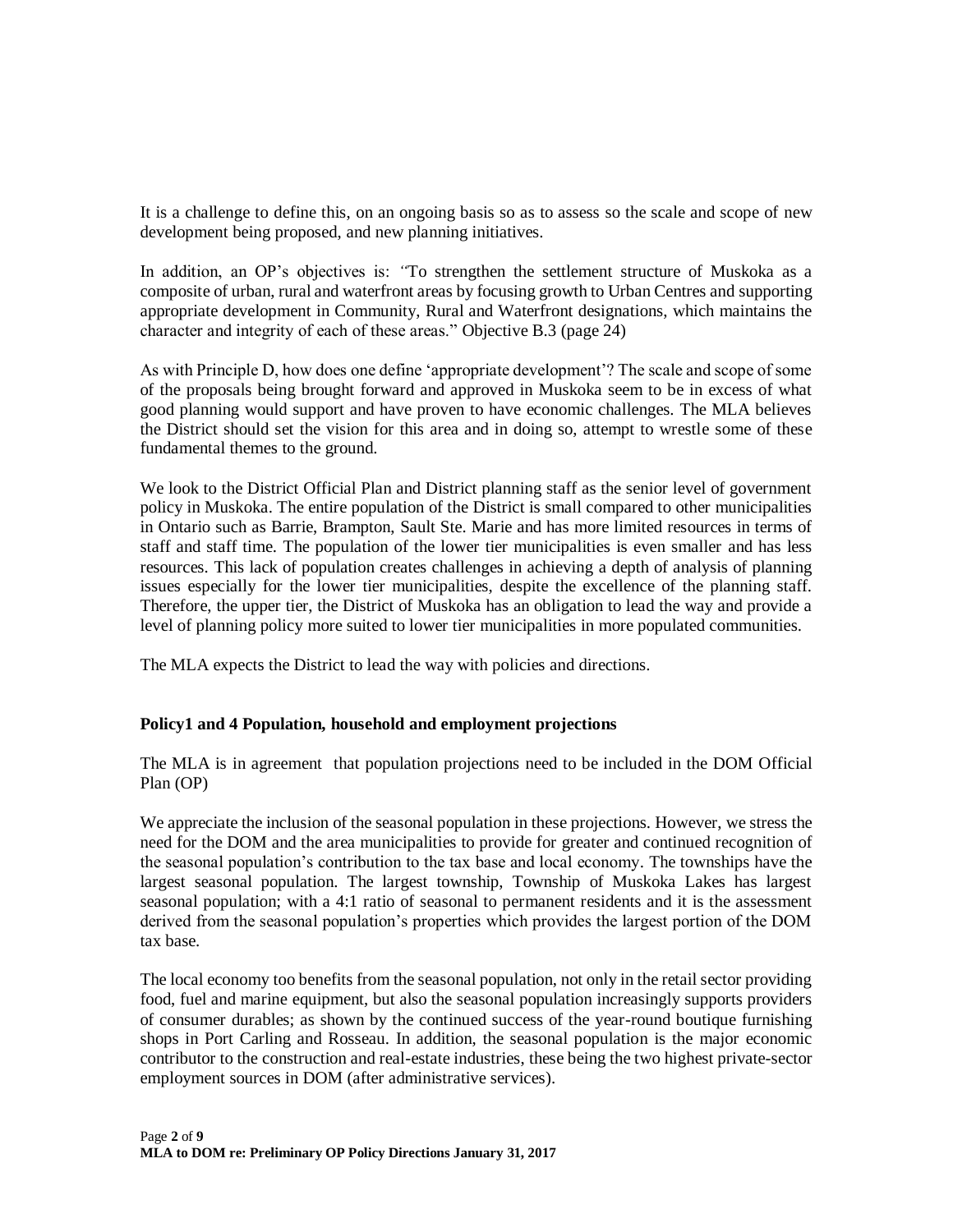In order to preserve these economic benefits and achieve greater growth, the DOM needs to have strong policies that preserve the environment and character of the area which will continue to attract more seasonal population to Muskoka. Only strong environmental policies which uphold the character and attraction of Muskoka, will continue to support the seasonal tourism industry and bring more seasonal residents to the district.

### **Policy Directions #4 and #5: To monitor Permanent and Seasonal growth and provide for Infrastructure and Public Service Facilities**

We agree that the DOM OP should include policies that monitor growth and the capital costs of infrastructure (both existing and expanding).

The Growth Reports, as commissioned by DOM and subsequently adopted by DOM, become the basis of the DOM's capital budget. The accuracy of these reports is critically important as they are relied upon to determine the capital budgets for the construction, reconstruction and expansion of costly hard services, such as improved roads and bridges, and new and expanded water-treatment and sewage-treatment facilities.

We also agree with the PPS that "Before consideration is given to developing infrastructure and new service facilities, the use of existing infrastructure and public service facilities should be optimized". The MLA suggests that this policy be included in the new DOM OP.

### **Policy direction 7 and Mapping of the boundaries of each permanent settlement area**

We agree that the identification of the boundaries of the urban areas and communities should be mapped on DOM OP schedules. This would include Bala Port Carling as well as Bracebridge and Huntsville . We expect it would also include the smaller settlement areas of Torrance, Rousseau Windermere, and Severn Bridge etc.

Is the Resort Community of Minett, considered a settlement area or an employment area? Its boundaries should be similarly mapped.

### **Policy Directions #15 and #21: Small Scale Home Businesses and Additional Uses (including the Waterfront Area)**

We agree that technology has allowed businesses to operate in non-traditional settings beyond the dedicated workplace. We also support the expansion of enhanced communication networks, to support these businesses and aid municipalities in communicating with residents and other stakeholders. The role of the internet and web services should be considered in the notification procedures of the District and area municipalities.

However, with respect to the additional uses in rural areas, which include waterfront areas, we question whether these policies are intended to apply only to commercial zones or also to residential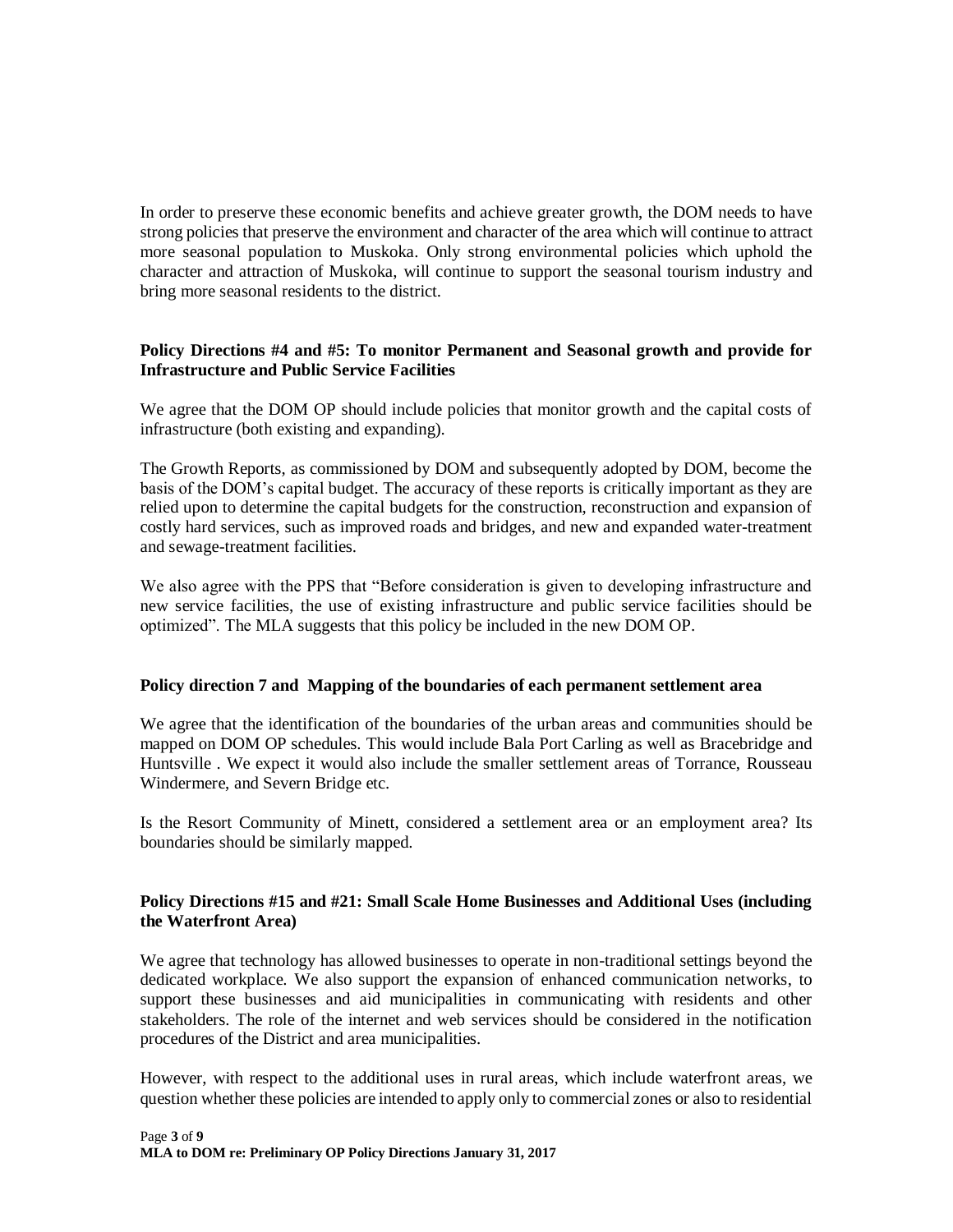zones? Direction and clarification needs to be given to the area municipalities as to how to implement District policy.

We agree with an expansion of uses as long as the same standards, scale and responsible stewardship are applied to the new uses on waterfront as those that currently apply to existing waterfront residences. The MLA opposes any new commercial development on the waterfront except in commercial waterfront zones. New waterfront businesses should be directed to the existing buildings in commercial areas with high vacancy rates, such as The Wharf in Gravenhurst.

There should be strong District policies to protect existing economic areas and businesses.

In addition, the MLA believes this is a significant policy change that needs to be further fleshed out in the DOM OP - as opposed to being downloaded regulations of the area municipalities. This policy will impact not only the waterfront and rural areas, but also the success of the District's long-term economic development.

### **Policy Direction #16: Expanded Recreational Accommodation Facilities**

Recreational accommodation consists of a wide range of facilities, including luxury hotels, exclusive, perhaps adult-only resorts, family resorts, trailer parks with both temporary and permanent trailers, tent and trailer parks, and primitive back-site accommodation sites. They may also include houseboats moored at permanent marinas or boats moored overnight off a private waterfront property.

The MLA has had concerns with recreational accommodation that is not compatible with the character, density or scale of development of the adjacent lands.

We suggest that the DOM OP include additional policies that provide guidelines to the area municipalities as to the scale, scope and location criteria to be considered for the different types of recreational accommodation.

The MLA also suggests that the DOM OP contain a policy that trailers, of any sort, be permitted only seasonal occupancy. In particular, trailer parks should not be allowed to become a year-round accommodation solution for the provision of affordable housing.

### **Policy Direction #22: Servicing of Resorts and Conversions of Resorts**

The MLA agrees with the directive for resorts requiring appropriate guarantees to ensure that the district does not become responsible for water and waste-water servicing at resorts with a residential component that are not on urban services.

In addition, the MLA considers it is the District's responsibility to ensure that proper and sufficient securities are in place to avoid any future issues of responsibility. Payment of securities must be obtained from the developer, and held by the District, before building permits are issued at the local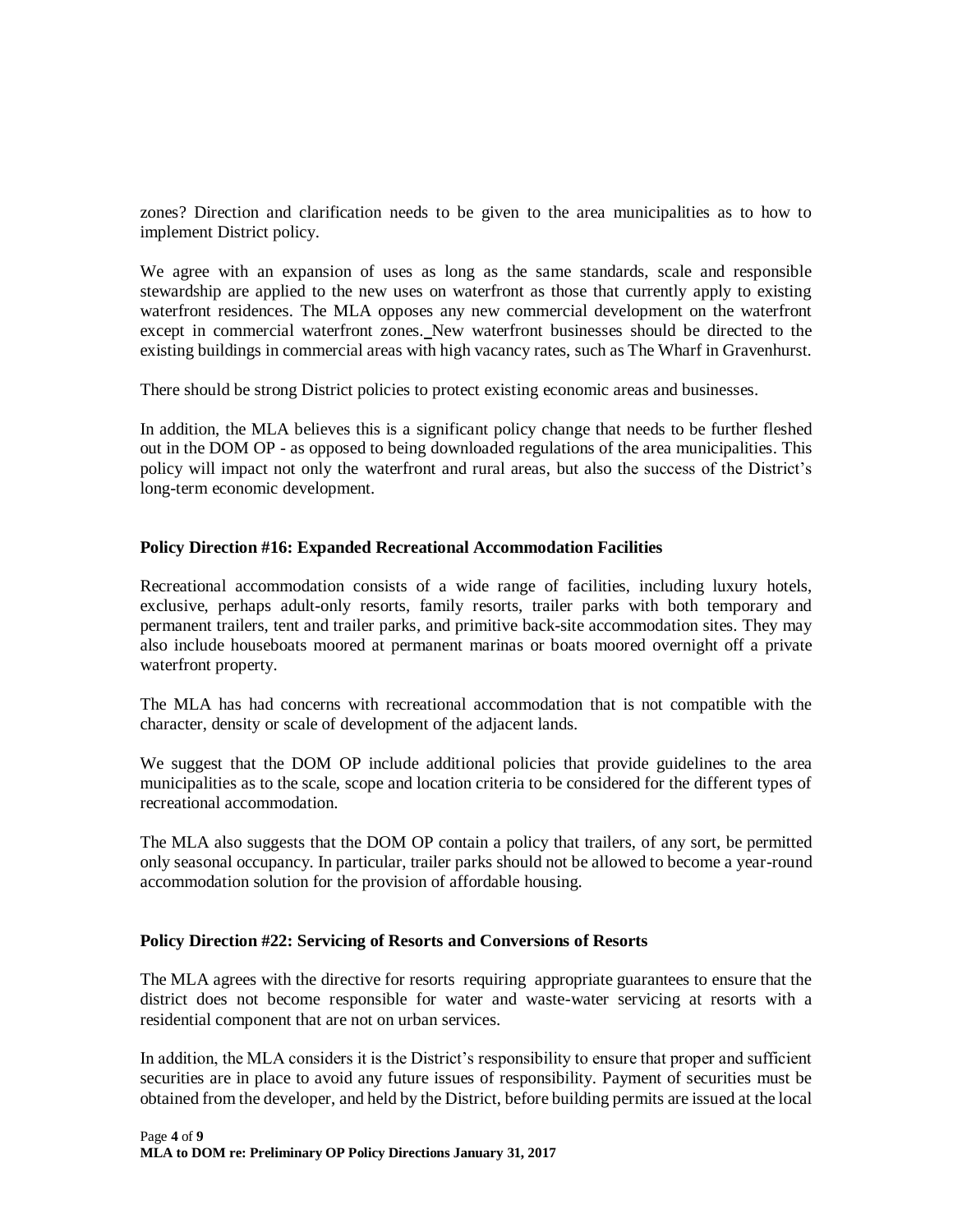level. This requires co-ordination between the District and the local municipality to ensure each fulfills its obligations. The MLA has been pleased to see this level of coordination in the past.

New resorts should be compatible with the character, density and scale of existing neighbouring properties*.* An additional policy is needed to include consideration of the impact of the expanded a new or expanded resort on the waterfront environment, resulting from the increased level of activity and waterfront use generated by the resort and its boating activities.

We agree with the proposed policy to allow the conversion of employment lands to other uses.

However, former resorts, if converted, should be permitted only at residential densities and governed by the appropriate waterfront restrictions applicable to waterfront residential zones.

### **WHAT SHOULD BE CHANGED**

#### **Policy Directions #22- #30: Resorts**

NOTE: Since reviewing the District's preliminary directions report and attending the District open house, we are pleased to receive an invitation from the District to attend a stake holders meeting on resorts. We are aware that preliminary policies on resorts has been contentious. An open discussion may result in greater agreement.

With all due respect to Muskoka's proud history of resorts, the MLA is of the opinion that there is far too much emphasis in the District OP on resorts.

Our understanding is that few, if any, of Muskoka resorts have been economically viable since 2012 – a finding your own consultants have verified. We are aware of a number of resorts, both large and small, that have gone out of business; large resorts like Bangor Lodge and smaller resorts such as Lakeside Lodge. Further there seems to be only a handful of resorts that are actively attempting to make a go of it. For example: Villas of Muskoka (a new condominium resort under construction near Milford Bay), Touchstone (under new ownership), and a resort conversion in the south end of Gravenhurst. There may be a rebuild of Cleveland House and new ideas for the Little Lake Joe Club, Sherwood Inn, Rocky Crest and Grandview, as suggested by developers at the District's recent Open House meeting. Taboo Resort in Gravenhurst appears to be proposing full conversion to residential units.

The MLA's position on resorts, as stated in our 2013 response to the PKF Hospitality and Tourism Business Advisors Report dated February  $20<sup>th</sup>$ , 2013, remains unchanged. We also support the position put forward by LOBA at that same time.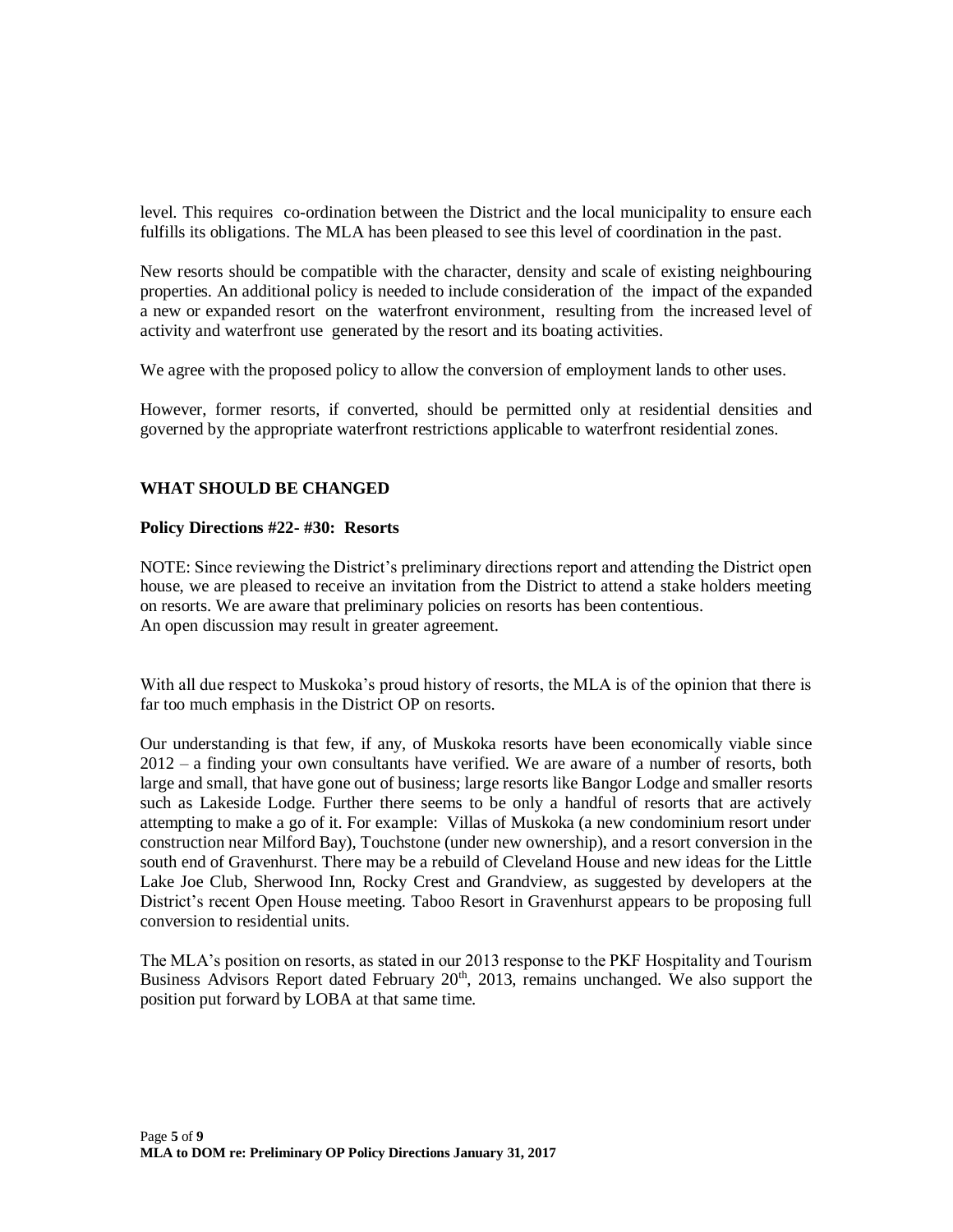However, we will reiterate some of our key points and note that the District's thinking regarding resorts has softened.

Regarding residential uses in resorts: The District has stated that resorts today seem only viable if they have a residential component to them. The developers in attendance at the Open House on Jan 18<sup>th</sup>, 2017 seemed to agree that resorts will only be successful if they contain residential units. The developers also commented that, to be successful, resorts need the flexibility to determine the size of their residential component, and that residential units may range from a low of 25% to a high of 100% of the total units in the development.

It is the MLA's position that resorts with a residential component cannot be allowed to develop on private services in line with existing district and provincial policies . In spite of securities and guarantees, the fragile fiscal viability of Muskoka resorts leaves us fearful that, at some point, a resort with residential units, will go bankrupt and the District (meaning we, the taxpayers), will become responsible for taking over the provision of services. Alternatively, resorts on private services may be unable financially to maintain an adequate standard of septic and water treatment services resulting in degradation of the water quality in the vicinity of the resort.

If resorts such as Taboo and Grandview, which are on full municipal services, wish to convert to wholly residential uses, that is another issue. That may cause the loss of both commercial assessment and visitor accommodation, but it is an economic loss as opposed to the more serious issue of health and welfare.

The proposed policies on resorts  $(#23 - #28)$  provide broad flexibility for resorts. We do not agree with all of them but suggest if a new resort wishes to develop on full municipal services, our concern is limited to the impact that development has on its immediate surroundings; i.e. its compatibility as regards to scope, character and density. We are also concerned about its impact on the environment and the waterfront, as we would be with any major development. In addition, definitions of resorts, on-site management, virtual reservations, etc. need to be fleshed out.

With respect to a threat to the economic viability of resorts, the MLA is aware of the many issues raised by the growth of Airbnb and other residential accommodation-sharing services. These issues include increased noise, overuse of septic systems, insufficient parking, and increased boat traffic, as well as the proliferation of cottage rentals. While we support property owners' rights to manage their properties, we acknowledge that the growth of such rentals creates lifestyle issues, as well as increased competition to Muskoka's resorts and hotels. The District needs to consider the development of policies to manage the problems emanating from this issue.

### **Policy Direction #11: Secondary Dwellings on the Waterfront**

On December 3, 2012, the MLA wrote to the District of Muskoka stating that we do not support the construction of secondary dwelling units on the waterfront. We gave a number of reasons for our opinion, including the key objective of preserving naturalized waterfronts. We also observed such policies seem to be driven by the Ontario government's determination to increase the supply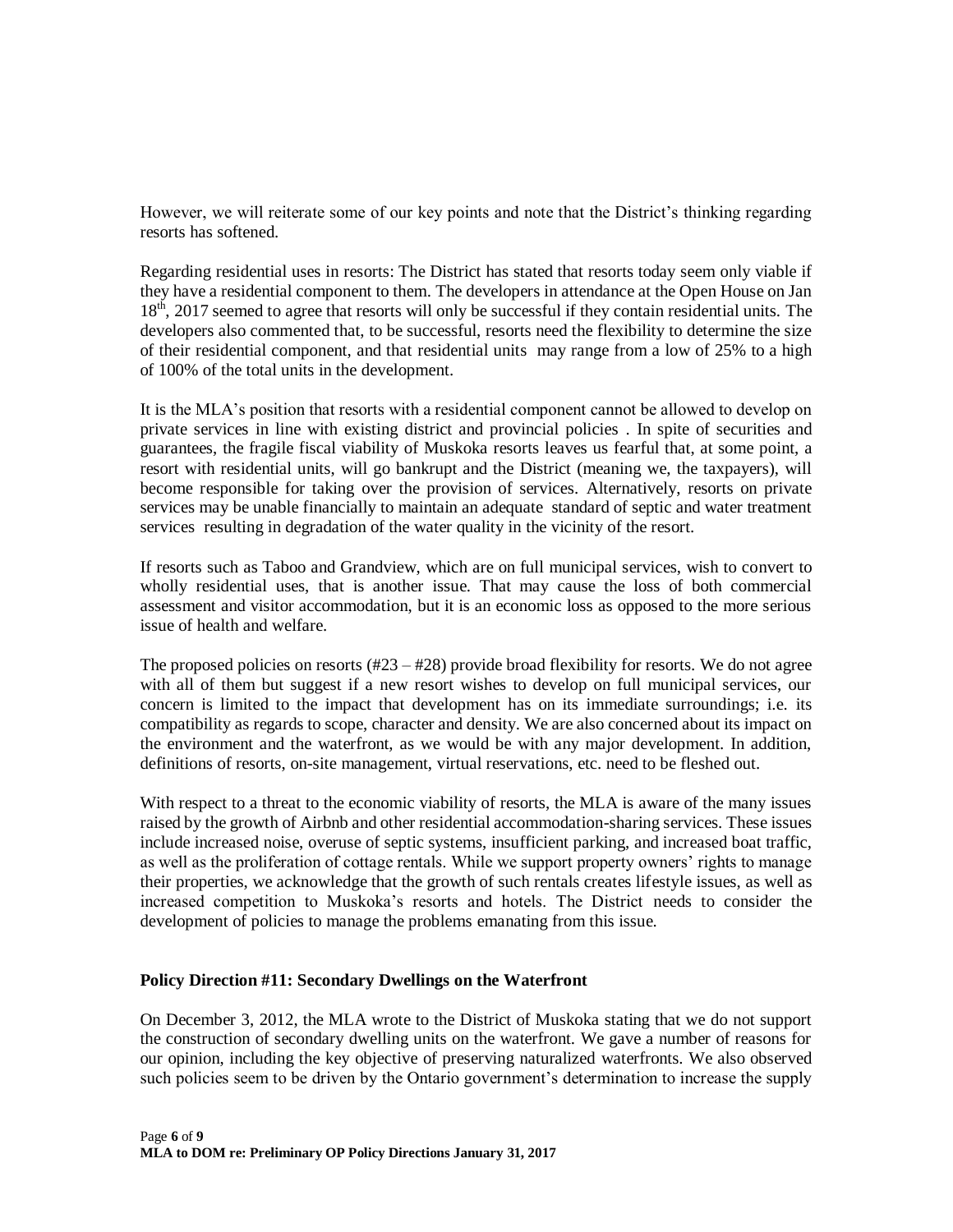of affordable housing – an outcome unlikely to be achieved by permitting second dwelling units on Muskoka's most expensive and highest-valued properties.

We note that the recently completed Gravenhurst Official Plan permits secondary dwelling units on the waterfront, but only if they are located on urban services within the Town. In addition, their OP does not permit the provision of bunkies on urban waterfront lots.

The MLA intends to monitor the success of this policy in achieving additional affordable dwelling units in town. Perhaps the District should similarly monitor Gravenhurst's success before providing permission for secondary affordable residential dwelling units on all waterfront properties.

We understand that the province may be considering the imposition of this as a provincial policy direction. In discussions with the province, we suggest district staff remind the province of the language in the PPS that "Ontario's rural areas have diverse population levels, natural resources, geographies and physical characteristics and economies. Across rural Ontario local circumstances vary by region."

Nowhere else in Ontario, except in cottage country, are bunkies permitted as a second quasidwelling unit on residential properties. Not only would a change in the policy, to permit secondary dwelling units on the waterfront, impact Muskoka's fragile waterfront by potentially doubling the density, it would also run the risk of encouraging legalizing kitchens and enhanced sanitary facilities in bunkies and boathouses without providing any additional affordable accommodation.

The MLA notes that the thrust of the Muskoka waterfront zoning over the years has been to tighten restrictions on waterfront development and preserve the naturalized waterfront settings as much as possible. Moving towards additional dwelling units on the waterfront would fly in the face of more than half a century of hard work and environmental stewardship.

# **WHAT IS MISSING?**

The MLA assumes that this report is to complement the other policies in the DOM OP that may not require change. Nowhere in the document did it address the missing areas of policy discussion (e.g. all of the environmental policies).

### **Revival of the Boat Construction Industry**

The report notes the emergence of the arts industry in Muskoka but ignores the re-emergence of the boat construction industry. Together with the protection and support for marinas, boat maintenance, repair and construction, are thriving industries in Muskoka that need to be acknowledged and supported.

### **Issues that Cross Municipal Boundaries – population age profile Schools, Hospitals and physical distribution of Emergency Facilities**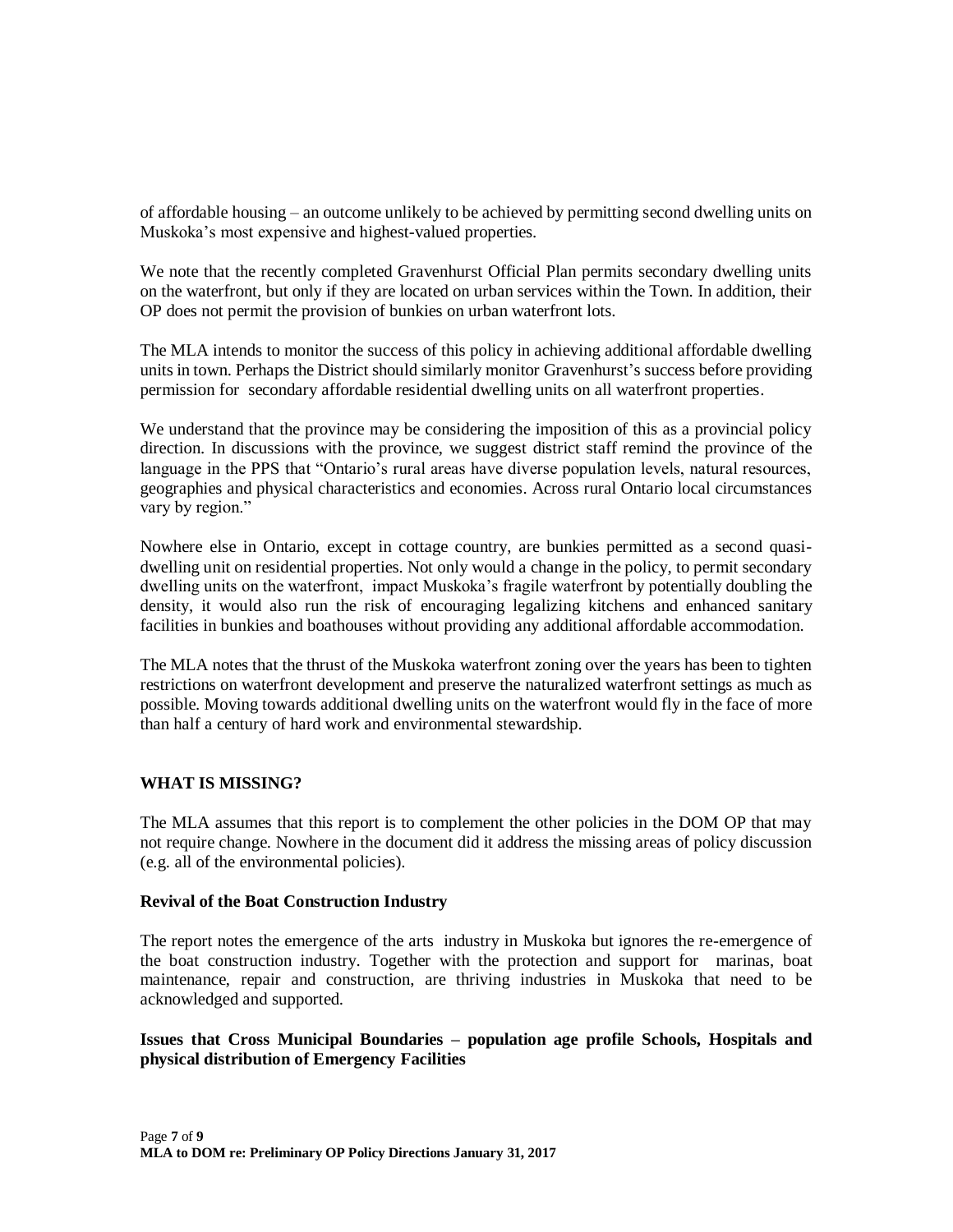Issues that cross municipal boundaries with policies usually found in District Official Plans include the importance of providing for public health in planning documents. The plan should also include policies as to appropriate locational criteria for hospitals and medical services and the distribution of emergency facilities, such as ambulance services, fire halls and police stations.

There should also be a discussion about the changing needs of Muskoka's population. Similar to monitoring population growth the district should be monitoring changes in the age profile of residents in Muskoka. It is understood that the percentage of older residents in Muskoka is increasing. Does the District have any age demographics showing this change, providing policies that recognize the needs of older adults in everything from active transportation to health care and housing accommodation. At the other end of the age profile, the plan should address how the reduction in the number of children aged 10 and under impacts the provision of school accommodation.

### **Water Quality, Flood Plains and Natural Wetlands**

We recognize that District's new water quality policies, when approved, will form part of the revised Official Plan. However, the proposed policies need to be reviewed to ensure a comprehensive policy document with respect to the natural water environment including protection and conservation of wetlands and the potential for constructed wetlands to improve water quality..

### **Preservation of Land, Natural and Built Cultural Heritage Features, including Heritage Landscapes**

We suggest that local Heritage Committees, along with Muskoka Conservancy, be encouraged to provide comments on policies that protect Muskoka's natural and built heritage features, including views, in accordance with the province's newer heritage policy documents.

#### **Transportation Policies**

New transportation policies seem to be missing, including policies encouraging active transportation.

The proliferation of signage, especially billboards along major roadways, also needs to be addressed. The over-abundance of signage has a negative impact on the preservation of the natural environment and may cause distracted drivers.

The District's roads and rights-of-way widths should be mapped on a schedule similar to the schedule mapping municipal boundaries, in order to validate road widening policies.

The District should ensure that there are policies that direct the treatment of runoff from District roads to protect water quality.